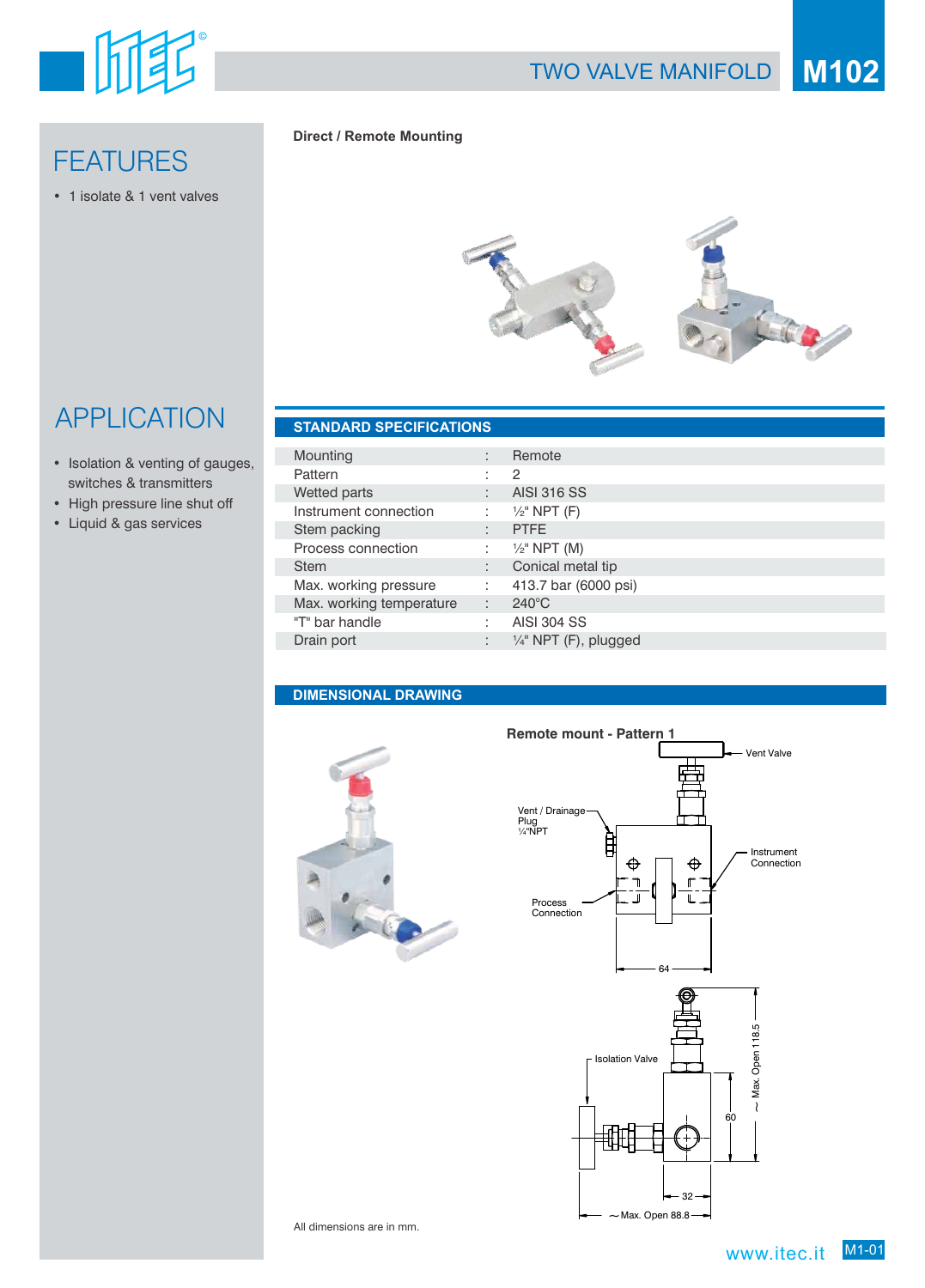

#### **DIMENSIONAL DRAWING**



**Remote mount - Pattern 2**





**Remote mount - Pattern 3**





**Remote mount - Pattern 4**





115

All dimensions are in mm.

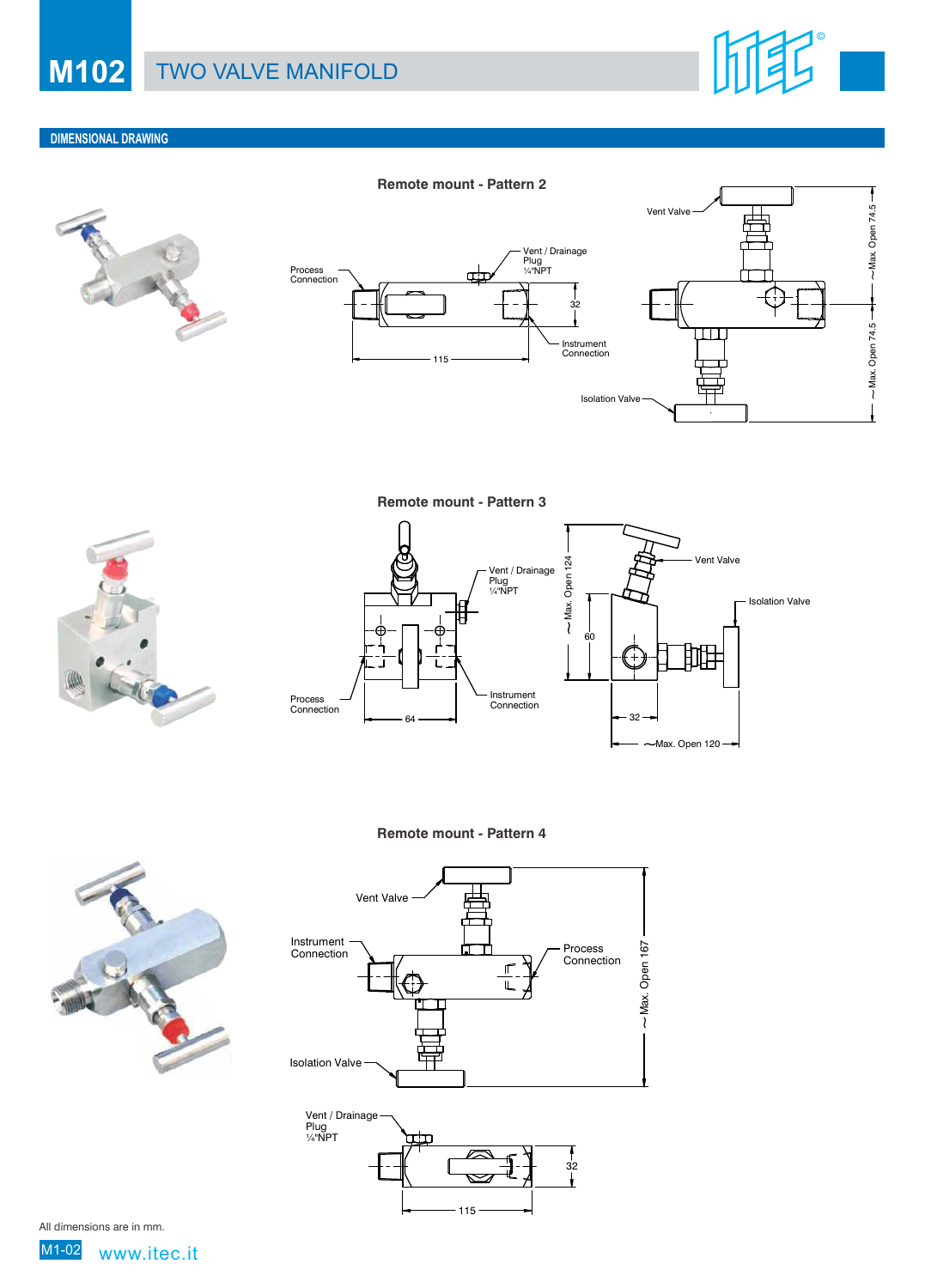

#### **DIMENSIONAL DRAWING**

#### **Remote mount - Pattern 5**







**Remote mount - Pattern 6**





t





#### **Remote mount - Pattern 7**

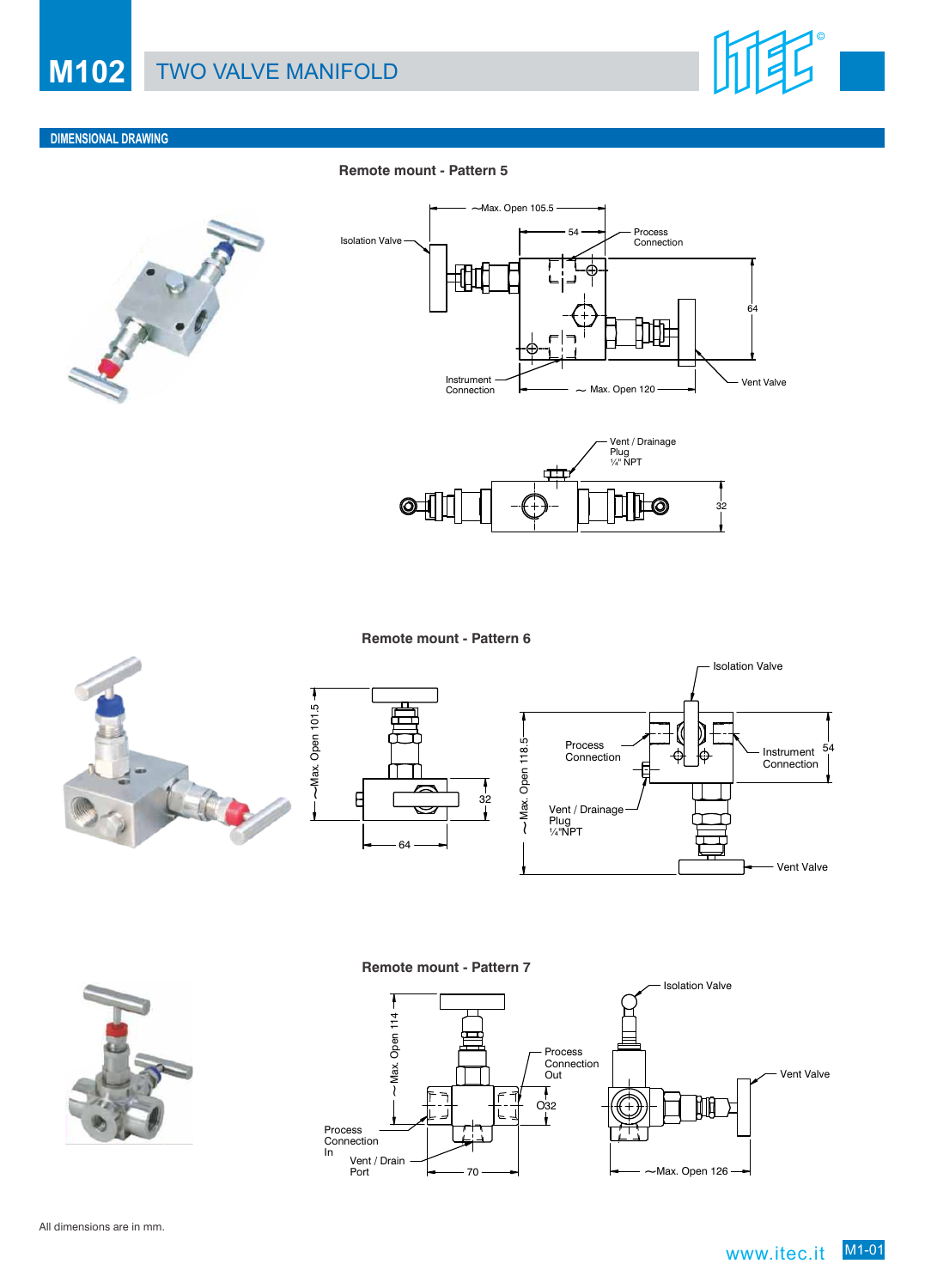## **M102** TWO VALVE MANIFOLD



#### **DIMENSIONAL DRAWING**



**Direct mount - Pattern 1**



**Direct mount - Pattern 2**





**Direct mount - Pattern 3**





All dimensions are in mm.